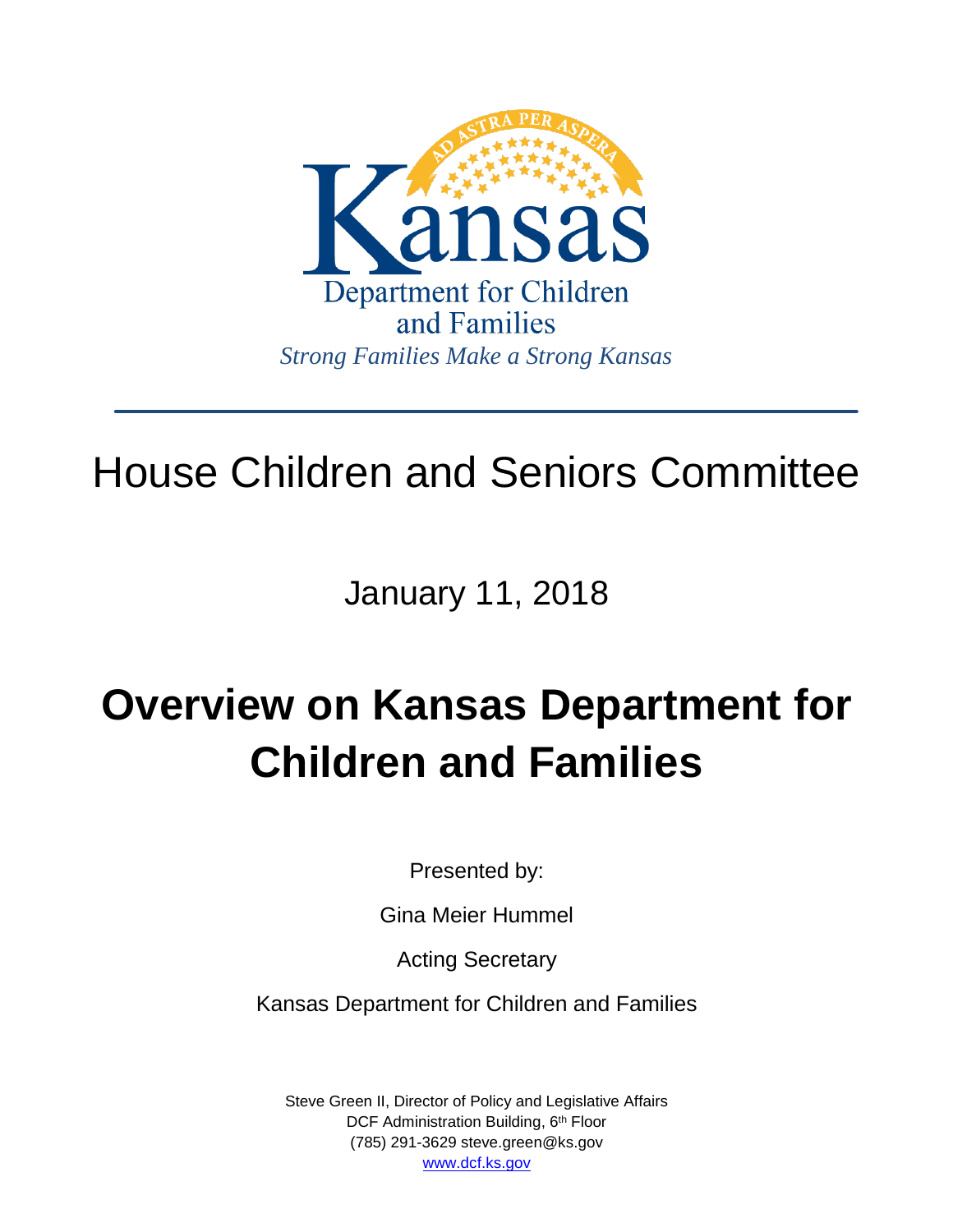## **Testimony of:**

Gina Meier Hummel, Acting Secretary Kansas Department for Children and Families

## **Testimony on:**

Overview on Department for Children and Families

### **Chairman Davis, Vice Chair Gallagher, Ranking Member Ousley and Members of the Committee:**

Thank you for giving me the opportunity to speak to you today. I am grateful and humbled by the opportunity to serve as the Secretary. It is a great challenge, for me and the agency, as we seek to make the department the very best it can be.

I am a lifelong Kansan and have spent my career dedicated to the betterment of children and families of this great state. I have more than twenty-five years of experience in child welfare and human services administration. I started my career conducting child protective service investigations in Topeka. I have worked in licensing and supported foster care homes, relative placements and in different levels of residential care. I have spent years supervising and managing foster care and adoption programs. In addition to working in social services, I have managed large federal grants, large state programs and managed human service programs in the private sector. As some of you know, for the past seven months, I have been an active member of the Child Welfare System Taskforce. In sum, I am passionate about caring for the most vulnerable Kansans.

As we know, the agency has faced much scrutiny in the past couple of years. Be assured, we will rise to meet the challenges and we are working to address these criticisms and concerns. We absolutely want to provide the best services possible to all we have the opportunity to serve.

We have a renewed focus on the mission of the agency: *"To protect children, promote, healthy families and encourage personal responsibility."* As you must have heard, the Governor and Lieutenant Governor have already made budget enhancements to aide in our efforts:

- Funding for outside vendor through RFP to conduct DCF top-to-bottom review (Total \$1.4 million)
- Funding for 20 additional child welfare staff and additional salary dollars to fill positions faster (Total \$1.5 million)
- Funding for foster care emergency placement so there are no children sleeping in offices (Total \$750K)
- Funding for additional investigative staff to track down missing foster care children (Total \$225K)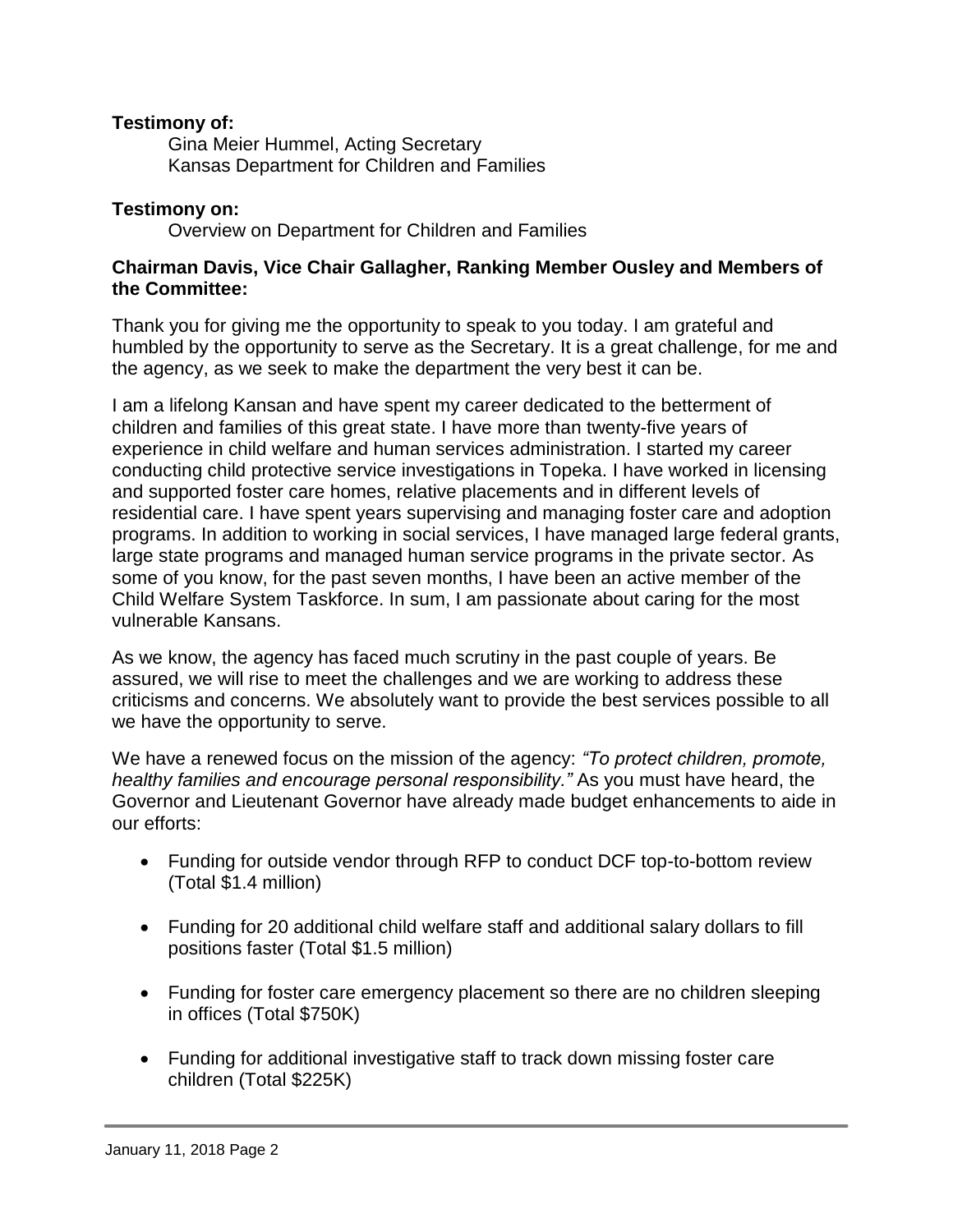- \$500k for fingerprinting/background checks of foster care system
- Funding for new Kansas Protection Reporting Center assessment tool for better analytics and predictive modeling (Total \$1 million)
- Additional funding for community-based family preservation and family strengthening programs (Total \$6.55 million)

On day one, I implemented the DCF Action Plan. This includes a top-to-bottom review, staffing changes and contract accountability. As I lead DCF, you will see several changes take place immediately, in particular to child welfare:

- I have authorized a thorough review of how the agency engages our contractors, and we are closely monitoring their performance. As you know, in 1998, Kansas moved to a privatized system for foster care. In order for privatization to succeed, contract accountability is paramount.
- The agency will address the past issues of youth who have run from or left their placement. I now receive a daily report updating me about youth who are away from placement. I have also put together a team to actively look for the youth who have run from placement. This team has more than thirty years of investigation experience—including military and law enforcement. We understand these youths have critical needs that need to be addressed and thus, we are working hand-in-hand with our contractors and law enforcement to best serve those youth and children.
- Youth sleeping in contractor offices is unacceptable. In my first two weeks at DCF, I met with both Saint Francis Community Services (SFCS) and KVC Kansas and told them this practice must end. Children entrusted to my care should have a warm, safe place to sleep at night.
- We are working in conjunction with our child welfare contractors and the courts to facilitate timely reintegration and permanency for children. This means increasing prevention efforts and family strengthening programs so that more children can remain safely with their families. We are increasing our efforts to get youth who are ready for adoption, adopted. Additionally, we will be doing all we can to strengthen prevention programs, keeping children with their families when safe to do so.
- One of our agencies highest priorities is taking reports through our call center regarding children who may be in an abusive or neglectful environment. We know we have significant challenges with our report center. Fine tuning our response efforts is a focus of our attention, ensuring our assessment tools are up-to-date. It is vital that calls are handled efficiently and effectively, so that we can get out and help children that need us.